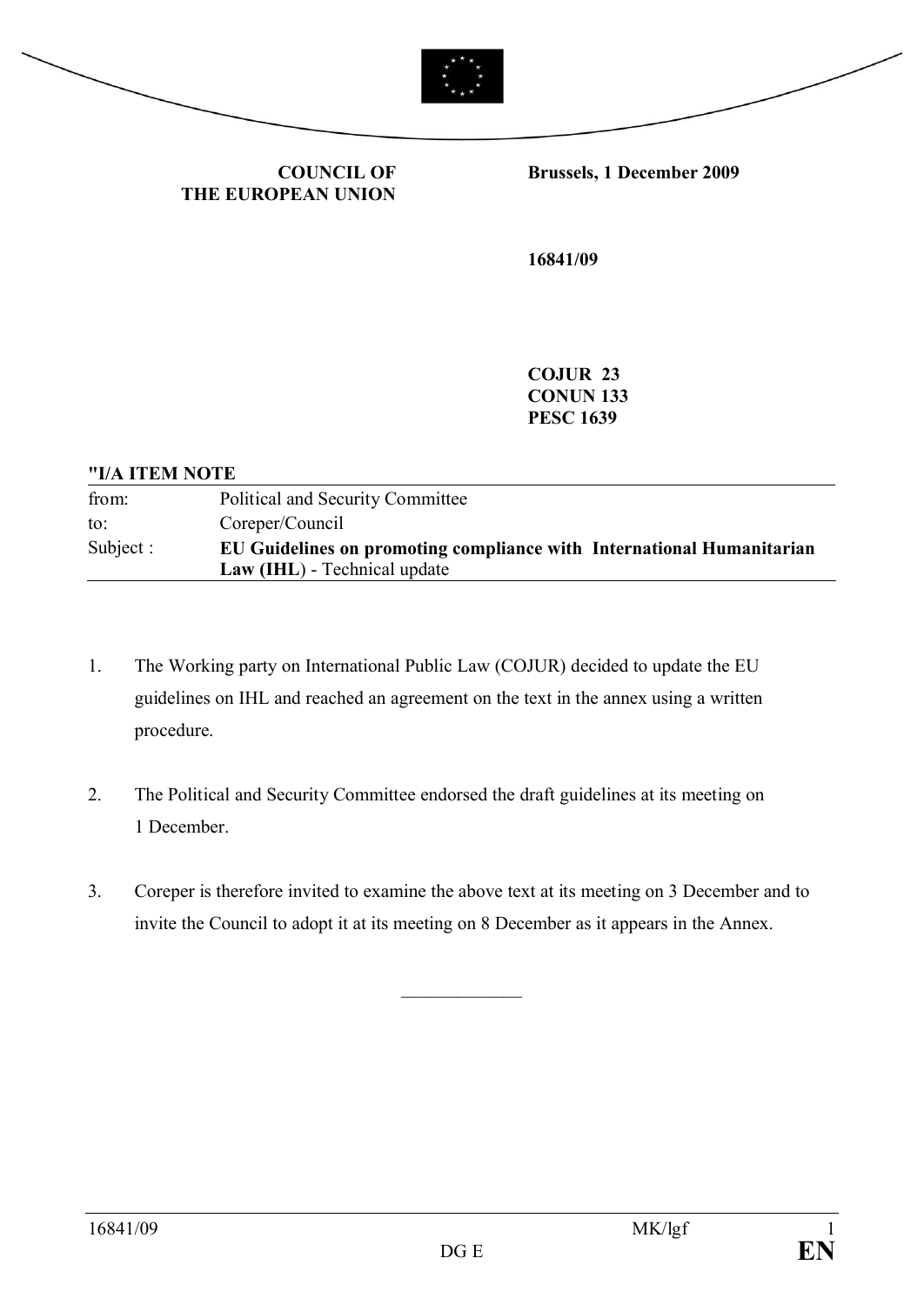#### **Updated European Union Guidelines on promoting compliance with international humanitarian law (IHL)**

## **I. PURPOSE**

- 1. The purpose of these Guidelines is to set out operational tools for the European Union and its institutions and bodies to promote compliance with international humanitarian law (IHL). They underline the European Union's commitment to promote such compliance in a visible and consistent manner. The Guidelines are addressed to all those taking action within the framework of the European Union to the extent that the matters raised fall within their areas of responsibility and competence. They are complementary to Guidelines and other Common Positions already adopted within the EU in relation to matters such as human rights, torture and the protection of civilians **<sup>1</sup>** .
- 2. These Guidelines are in line with the commitment of the EU and its Member States to IHL, and aim to address compliance with IHL by third States, and, as appropriate, non-State actors operating in third States. Whilst the same commitment extends to measures taken by the EU and its Member States to ensure compliance with IHL in their own conduct, including by their own forces, such measures are not covered by these Guidelines**<sup>2</sup>** .

**<sup>1</sup>** See EU Guidelines on Human Rights Dialogues (approved by the Council on 13 December 2001, updated on 19 January 2009); Guidelines for EU Policy towards Third Countries on Torture and other Cruel, Inhuman or Degrading Punishment or Treatment ( approved by the Council on 9 April 2001, updated on 29 April 2008); EU Guidelines on Children and Armed Conflict ( approved by the Council on 8 December 2003, updated on 17 June 2008); EU Guidelines on the Promotion and Protection of the Rights of the Child (approved by the Council on 10 December 2007); Guidelines on Violence against women and girls combating all forms of discrimination against them (approved by the Council on 8 December 2008) and Council Common Position 2003/444/CFSP of 16 June 2003 on the ICC (Official Journal L 150 of 18.6.2003).

<sup>&</sup>lt;sup>2</sup> All EU Member States are Parties to the Geneva Conventions and their Additional Protocols and thus under the obligation to abide by their rules.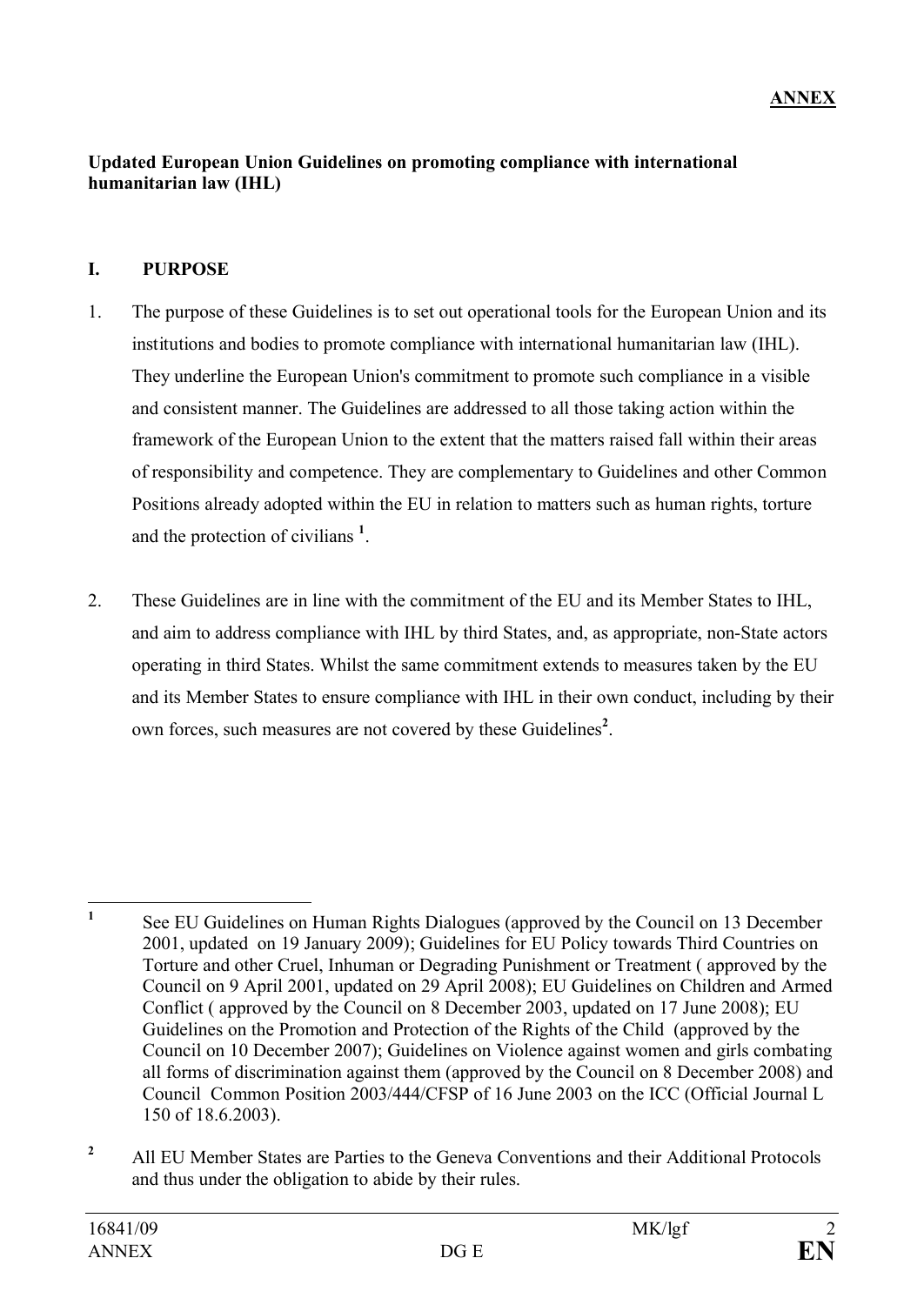# **II. INTERNATIONAL HUMANITARIAN LAW (IHL)**

# **Introduction**

- 3. The European Union is founded on the principles of liberty, democracy, respect for human rights and fundamental freedoms and the rule of law. This includes the goal of promoting compliance with IHL.
- 4. International Humanitarian Law (IHL) also known as the Law of Armed Conflict or the Law of War — is intended to alleviate the effects of armed conflict by protecting those not, or no longer taking part in conflict and by regulating the means and methods of warfare.
- 5. States are obliged to comply with the rules of IHL to which they are bound by treaty or which form part of customary international law. They may also apply to non-State actors. Such compliance is a matter of international concern. In addition, the suffering and destruction caused by violations of IHL render post-conflict settlements more difficult. There is therefore a political, as well as a humanitarian interest, in improving compliance with IHL throughout the world.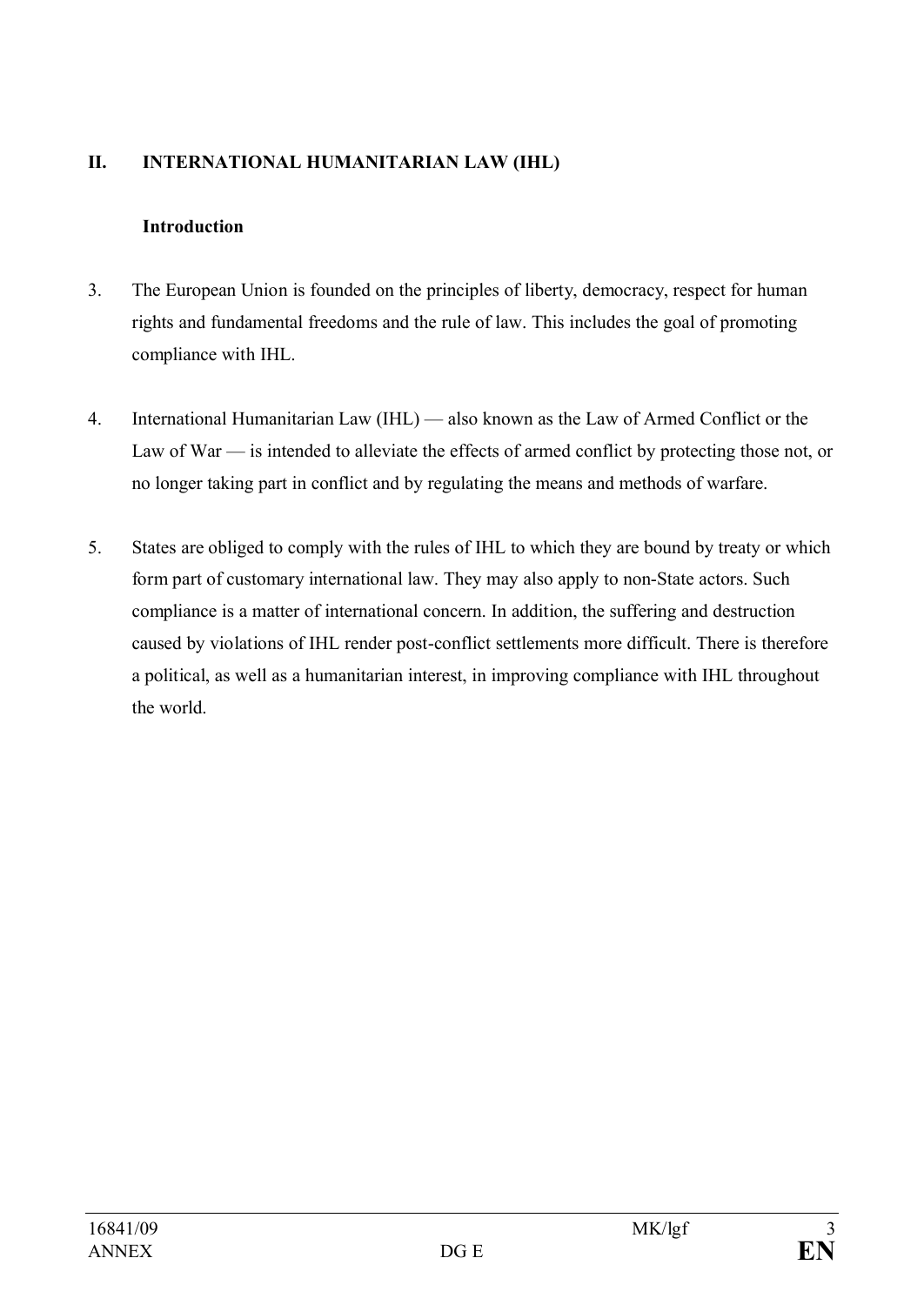## **Evolution and Sources of IHL**

- 6. The rules of IHL have evolved as a result of balancing military necessity and humanitarian concerns. IHL comprises rules that seek to protect persons who are not, or are no longer, taking direct part in hostilities — such as civilians, prisoners of war and other detainees, and the injured and sick — as well as to restrict the means and methods of warfare — including tactics and weaponry — in order to avoid unnecessary suffering and destruction.
- 7. As with other parts of international law, IHL has two main sources: international conventions (treaties) and customary international law. Customary international law is formed by the practice of States, which they accept as binding upon them. Judicial decisions and writings of leading authors are subsidiary means for determining the law.
- 8. The principal IHL Conventions are listed in the Annex to these Guidelines. The most important are the 1907 Hague Regulations, the four Geneva Conventions from 1949 and their 1977 Additional Protocols. The Hague Regulation and most of the provisions of the Geneva Conventions and the 1977 Additional Protocols are generally recognised as customary law.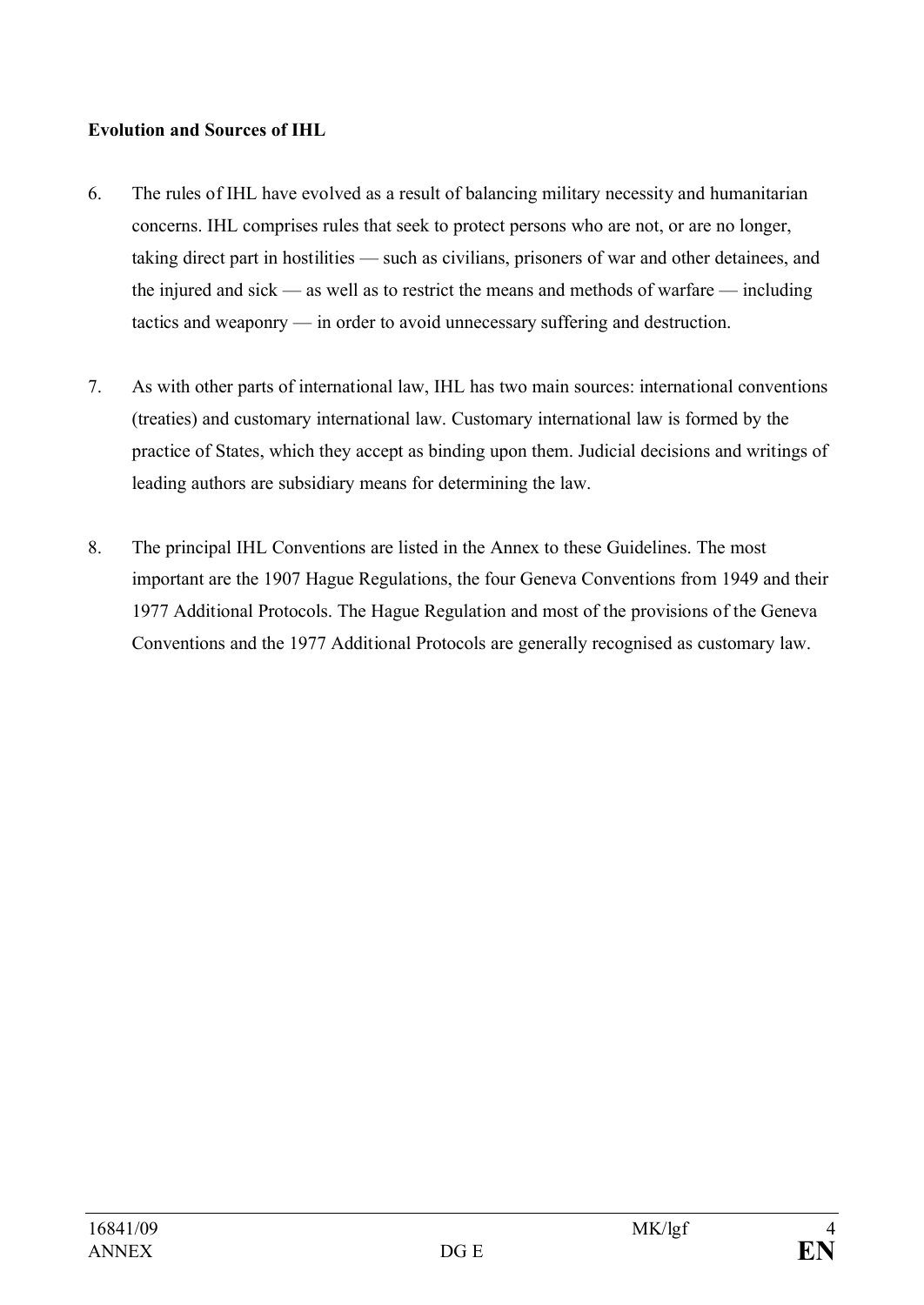## **Scope of application**

- 9. IHL is applicable to any armed conflicts, both international and non-international and irrespective of the origin of the conflict. It also applies to situations of occupation arising from an armed conflict. Different legal regimes apply to international armed conflicts, which are between States, and non-international (or internal) armed conflicts, which take place within a State.
- 10. Whether situation amounts to an armed conflict and whether it is an international or noninternational armed conflict are mixed questions of fact and law, the answers to which depend on a range of factors. Appropriate legal advice, together with sufficient information about the particular context, should always be sought in determining whether a situation amounts to an armed conflict, and thus whether international humanitarian law is applicable.
- 11. The treaty provisions on international armed conflicts are more detailed and extensive. Noninternational armed conflicts are subject to the provisions in Article 3 common to the Geneva Conventions and, where the State concerned is a Party, in the 1977 Additional Protocol II. Rules of customary international law apply to both international and internal armed conflicts but again there are differences between the two regimes.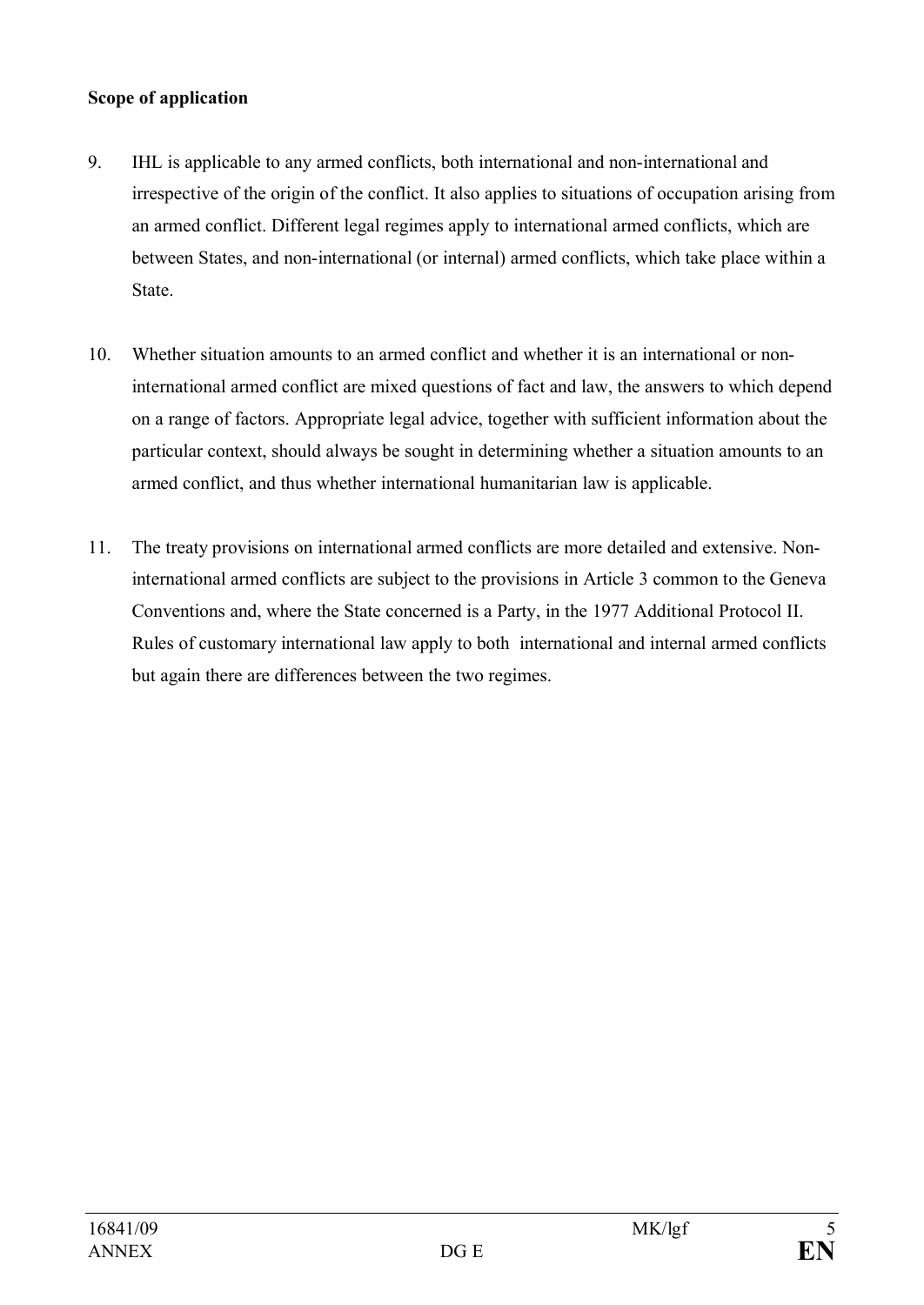### **International Human Rights Law and IHL**

12. It is important to distinguish between international human rights law and IHL. They are distinct bodies of law and, while both are principally aimed at protecting individuals, there are important differences between them. In particular IHL is applicable in time of armed conflict and occupation. Conversely, human rights law is applicable to everyone within the jurisdiction of the State concerned in time of peace as well as in time of armed conflict. Thus while distinct, the two sets of rules may both be applicable to a particular situation and it is therefore sometimes necessary to consider the relationship between them. However these Guidelines do not deal with human rights law.

# **Individual responsibility**

13. Certain serious violations of IHL are defined as war crimes. War crimes may occur in the same circumstances as genocide and crimes against humanity but the latter, unlike war crimes, are not linked to the existence of an armed conflict.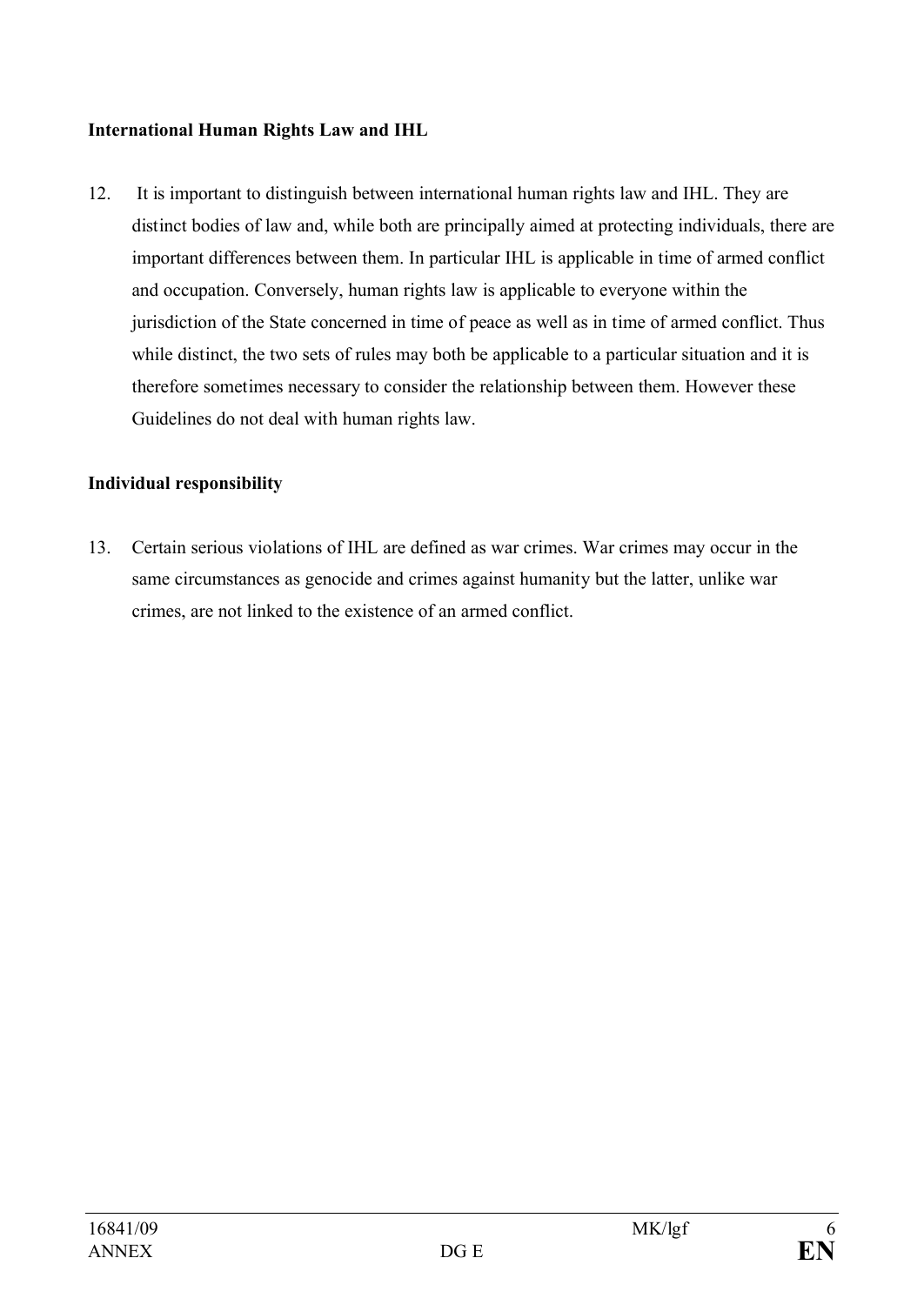14. Individuals bear personal responsibility for war crimes. States must, in accordance with their national law, ensure that alleged perpetrators are brought before their own domestic courts or handed over for trial by the courts of another State or by an international criminal tribunal, such as the international Criminal Court<sup>3</sup>.

# **III. OPERATIONAL GUIDELINES**

#### A. REPORTING, ASSESSMENT AND RECOMMENDATIONS FOR ACTION

- 15. Action under this heading includes:
- (a) In order to enable effective action, situations where IHL may apply must be identified without delay. The responsible EU bodies, including appropriate Council Working Groups, should monitor situations within their areas of responsibility where IHL may be applicable, drawing on advice, as necessary, regarding IHL and its applicability. Where appropriate they should identify and recommend action to promote compliance with IHL in accordance with these Guidelines. Consultations and exchange of information with knowledgeable actors, including the ICRC and other relevant organisations such as the UN and regional

**3** See the Union's Common Position on the ICC (2003/444/CFSP) and the EU's Action Plan on the ICC. See further Decision of 13 June 2002 (2002/494/JHA) by which the Council set up a European network of contact points in respect of persons responsible for genocide, crimes against humanity and war crimes; the Framework Decision (2002/584/JHA) on the European arrest warrant and the procedures between Member States; the Decision of 8 May 2003 (2003/335/JHA) concerning the investigation and prosecution of genocide, crimes against humanity and war crimes; Council Decision 2006/313/CFSP of 10 April 2006 concerning the conclusion of the Agreement between the International Criminal Court and the European Union on cooperation and assistance, OJ L 115, 28.4.2006, p. 49.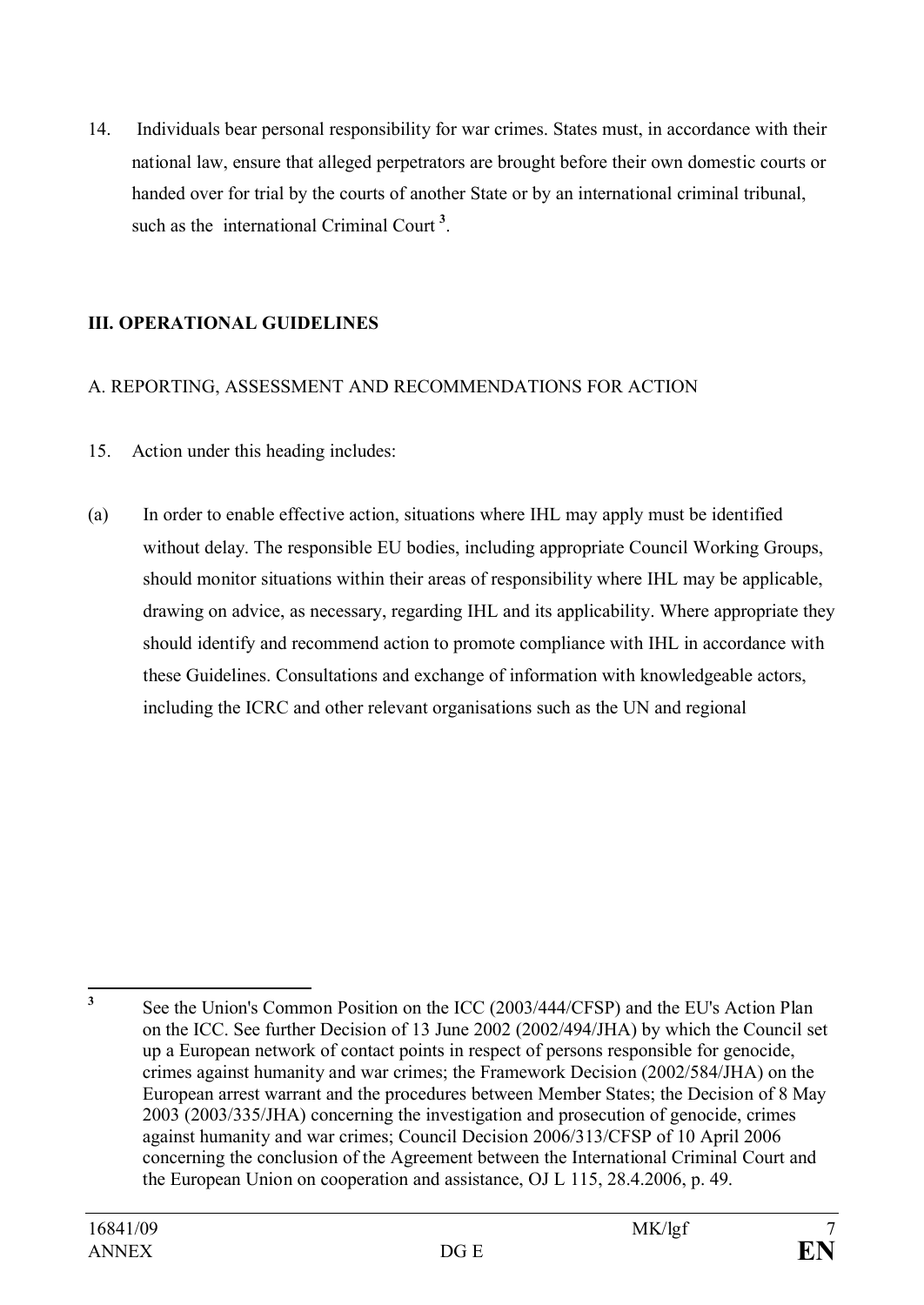organisations, should be considered when appropriate. Consideration should also be given, where appropriate, to drawing on the services of the International Humanitarian Fact-Finding Commission (IHFFC) established under Article 90 of the Additional Protocol I to the Geneva Conventions of 1949, which can assist in promoting respect for IHL through its fact-finding capacity and its good offices function.

- (b) Whenever relevant, EU Heads of Mission, and appropriate EU representatives, including Heads of EU Civilian Operations, Commanders of EU Military Operations and EU Special Representatives, should include an assessment of the IHL situation in their reports about a given State or conflict. Special attention should be given to information that indicates that serious violations of IHL may have been committed. Where feasible, such reports should also include an analysis and suggestions of possible measures to be taken by the EU.
- (c) Background papers for EU meetings should include, where appropriate, an analysis on the applicability of IHL and Member States participating in such meetings should also ensure that they are able to draw on advice as necessary on IHL issues arising. In a situation where an armed conflict may be at hand, the Council Working Group on International Law (COJUR) should be informed along with other relevant Working Groups. If appropriate and feasible, COJUR could be tasked to make suggestions of future EU action to relevant EU bodies.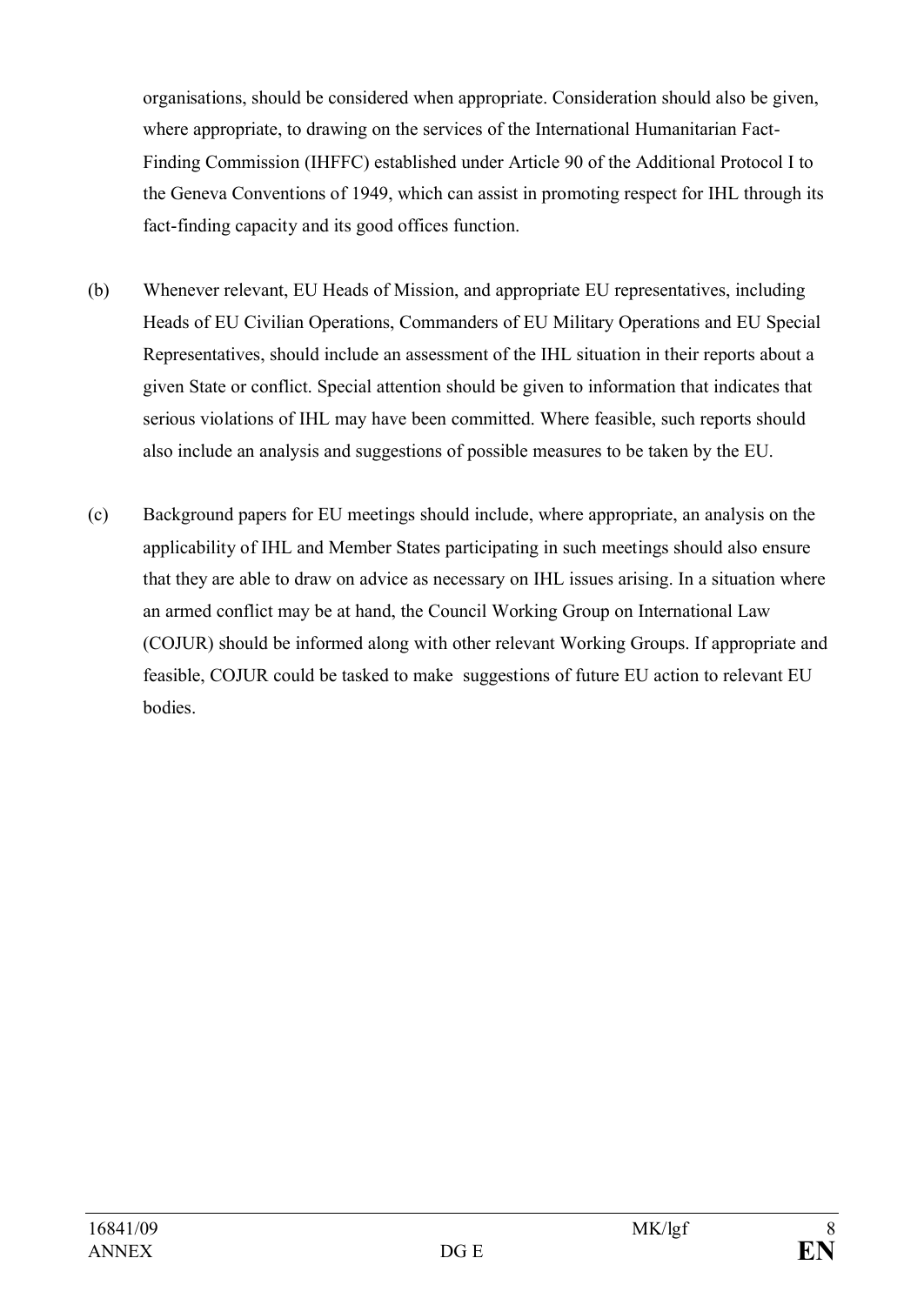# **B. MEANS OF ACTION AT THE DISPOSAL OF THE EU IN ITS RELATIONS WITH THIRD COUNTRIES**

- 16. The EU has a variety of means of action at its disposal. These include, but are not limited to, the following:
- (a) Political dialogue: Where relevant the issue of compliance with IHL should be brought up in dialogues with third States. This is particularly important in the context of on-going armed conflicts where there have been reports of widespread IHL violations. However, the EU should also, in peace-time, call upon States that have not yet done so to adhere to, and fully implement, important IHL instruments, such as the 1977 Additional Protocols and the ICC Statute. Full implementation includes enactment of any necessary implementing legislation and training of relevant personnel in IHL.
- (b) General public statements: In public statements on issues related to IHL, the EU should, whenever appropriate, emphasise the need to ensure compliance with IHL.
- (c) Demarches and/or public statements about specific conflicts: When violations of IHL are reported the EU should consider making demarches and issuing public statements, as appropriate, condemning such acts and demanding that the parties fulfil their obligations under IHL and undertake effective measures to prevent further violations.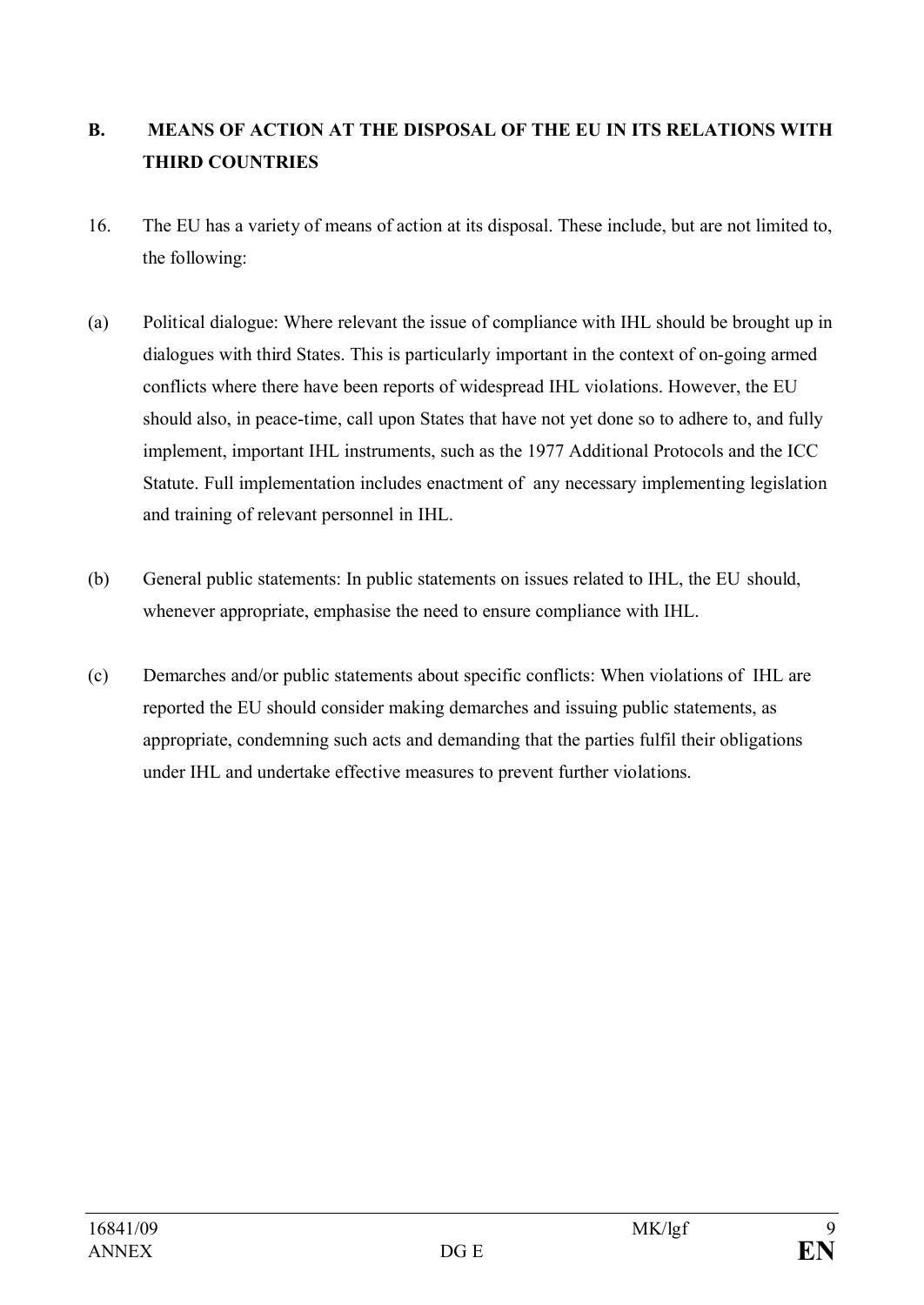- (d) Restrictive measures/sanctions: The use of restrictive measures (sanctions) may be an effective means of promoting compliance with IHL. Such measures should therefore be considered against State and non state parties to a conflict, as well as individuals, when they are appropriate and in accordance with international law.
- (e) Cooperation with other international bodies: Where appropriate, the EU should cooperate with the UN and relevant regional organisations for the promotion of compliance with IHL. EU Member States should also, whenever appropriate, act towards that goal as members in other organisations, including the United Nations. The International Committee of the Red Cross (ICRC) has a treaty-based, recognised and long-established role as a neutral, independent humanitarian organisation, in promoting compliance with IHL.
- (f) Crisis-management operations: The importance of preventing and suppressing violations of IHL by third parties should be considered, where appropriate, in the drafting of mandates of EU crisis-management operations. In appropriate cases, this may include collecting information which may be of use for the  $ICC<sup>4</sup>$  or in other investigations of war crimes.

**<sup>4</sup>** See the Agreement on Cooperation and Assistance between the European Union and the International Criminal Court referred to in footnote 3 above.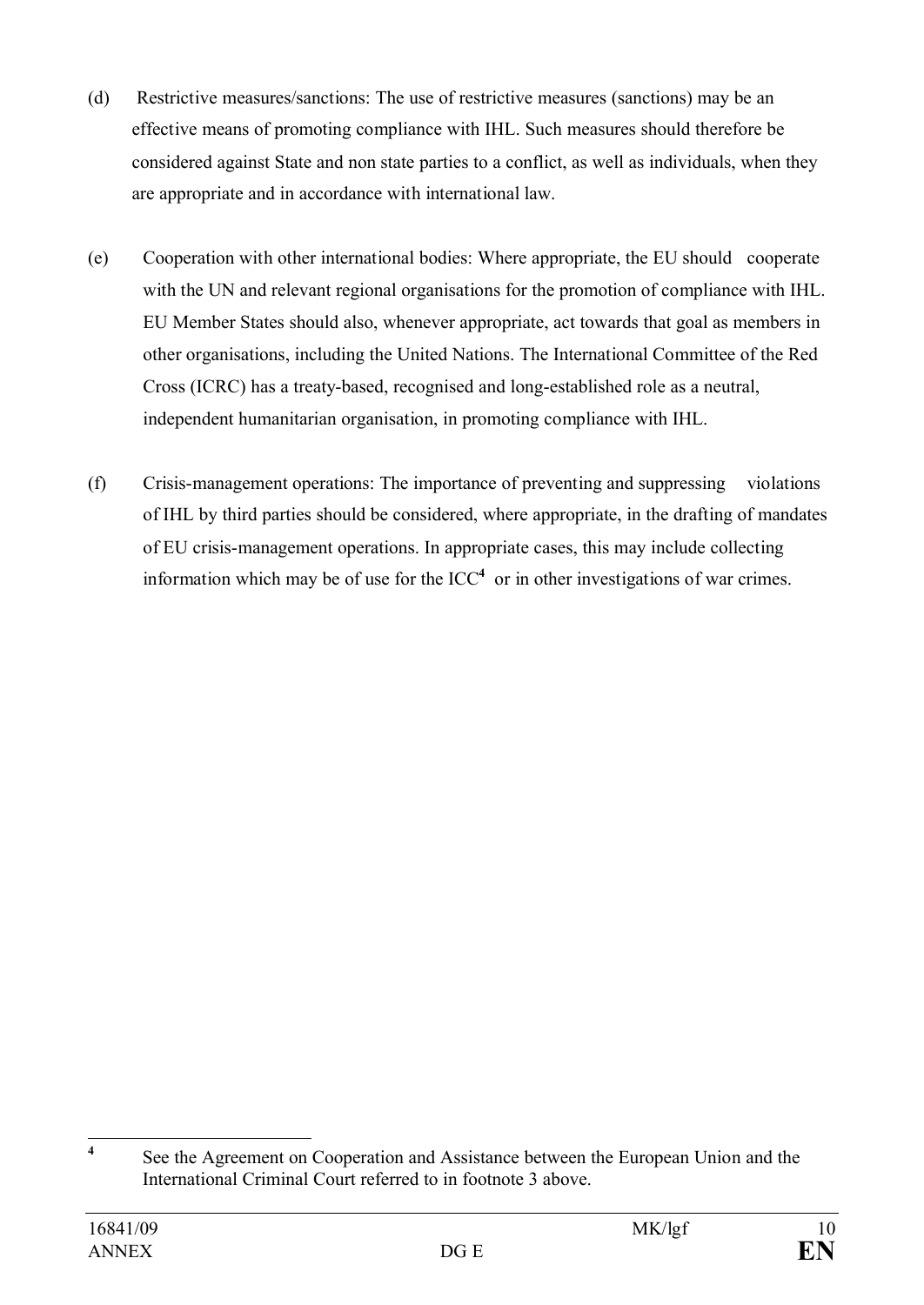- (g) Individual responsibility: While, in post-conflict situations it is sometimes difficult to balance the overall aim of establishing peace and the need to combat impunity, the European Union should ensure that there is no impunity for war crimes. To have a deterrent effect during an armed conflict the prosecution of war crimes must be visible, and should, if possible, take place in the State were the violations have occurred. The EU should therefore encourage third States to enact national penal legislation to punish violations of IHL. The EU's support of the ICC and measures to prosecute war criminals should also be seen in this context.
- (h) Training: Training in IHL is necessary to ensure compliance with IHL in time of armed conflict. Training and education must also be undertaken in peacetime. This applies to the whole population, although special attention should be given to relevant groups such as law enforcement officials. Additional obligations apply to the training of military personnel. he EU should consider providing or funding training and education in IHL in third countries including within the framework of wider programmes to promote the rule of law.
- (i) Export of arms: The Council Common Position 2008/944/CFSP defining common rules governing control of exports of military technology and equipment**<sup>5</sup>** provides that an importing country's compliance with IHL should be considered before licences to export to that country are granted.

**<sup>5</sup>** Council Common Position 2008/944/CFSP of 8 December 2008 defining common rules governing control of exports of military technology and equipment, OJ L 335, 13.12.2008, p. 99. This Common Position replaces the European Code of Conduct on Arms Exports adopted by the Council on 8 June 1998.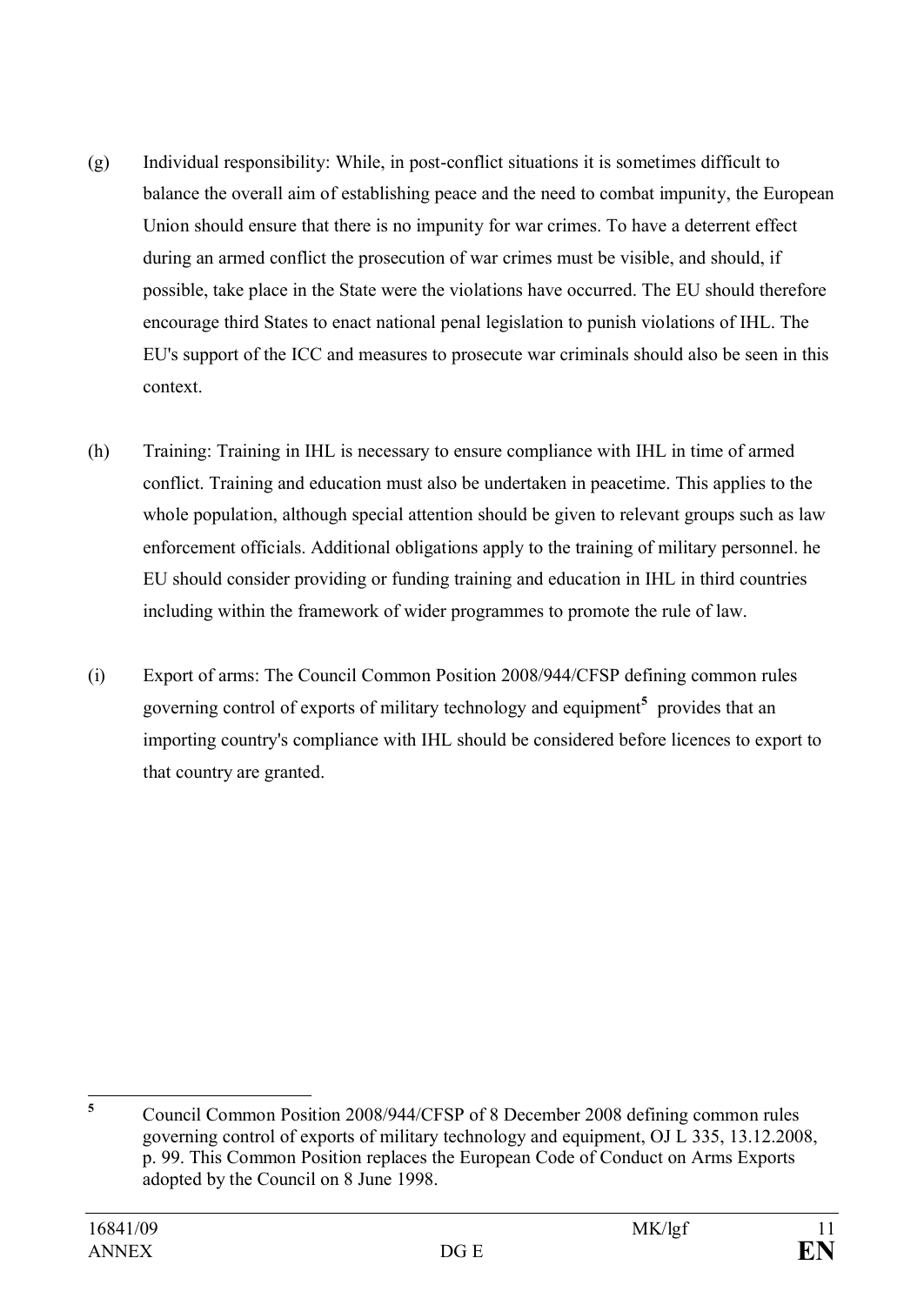#### **PRINCIPAL LEGAL INSTRUMENTS ON INTERNATIONAL HUMANITARIAN LAW AND OTHER RELEVANT LEGAL INSTRUMENTS**

- 1907 Hague Convention IV Respecting the Laws and Customs of War
- Annex to the Convention: Regulations Respecting the Laws and Customs of War
- 1925 Protocol for the Prohibition of the Use of Asphyxiating, Poisonous or Other Gases, and of Bacteriological Methods of Warfare
- 1949 Geneva Convention I for the Amelioration of the Conditions of the Wounded and Sick in Armed Forces in the Field
- 1949 Geneva Convention II for the Amelioration of the Conditions of the Wounded, Sick and Shipwrecked Members of Armed Forces at Sea
- 1949 Geneva Convention III Relative to the Treatment of Prisoners of War
- 1949 Geneva Convention IV Relative to the Protection of Civilian Persons in Time of War
- 1977 Geneva Protocol I Additional to the Geneva Conventions of 12 August 1949, and Relating to the Protection of Victims of International Armed Conflicts
- 1977 Geneva Protocol II Additional to the Geneva Conventions of 12 August 1949, and Relating to the Protection of Victims of Non-International Armed Conflicts
- 1954 Hague Convention for the Protection of Cultural Property in the Event of Armed Conflict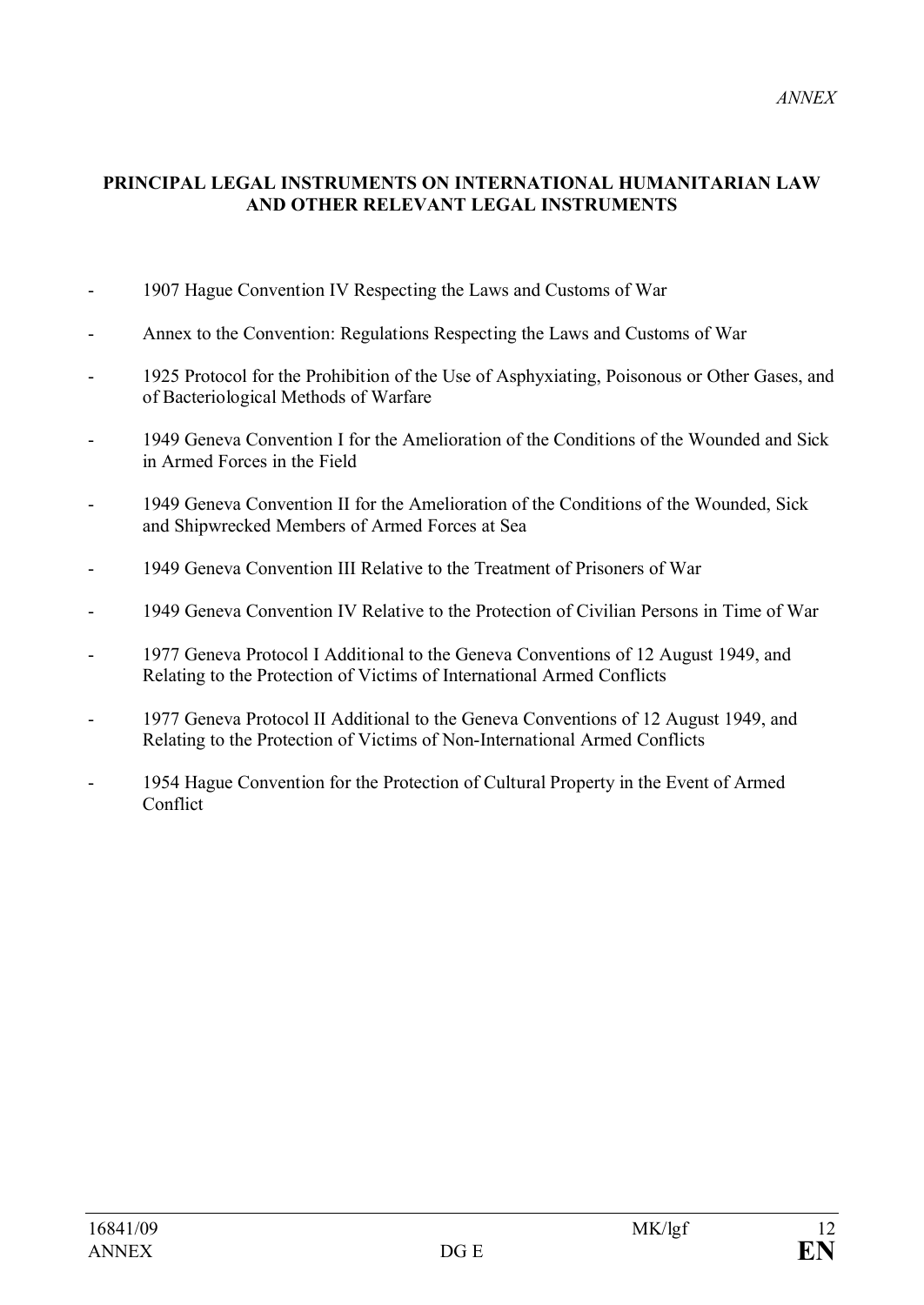- Regulations for the Execution of Convention for the Protection of Cultural Property in the Event of Armed Conflict
- 1954 First Hague Protocol for the Protection of Cultural Property in the Event of Armed **Conflict**
- 1999 Second Hague Protocol for the Protection of Cultural Property in the Event of Armed **Conflict**
- 1972 Convention on the Prohibition of the Development, Production and Stockpiling of Bacteriological (Biological) and Toxin Weapons and on their Destruction
- 1980 UN Convention on Prohibitions or Restrictions on the Use of Certain Conventional Weapons Which May be Deemed to be Excessively Injurious or to Have Indiscriminate Effects
- 1980 Protocol I on Non-Detectable Fragments
- 1980 Protocol II on Prohibitions or Restrictions on the Use of Mines, Booby-Traps and Other Devices
- 1996 Amended Protocol II on Prohibitions or Restrictions on the Use of Mines, Booby-Traps and Other Devices
- 1980 Protocol III on Prohibitions or Restrictions on the Use of Incendiary Weapons
- 1995 Protocol IV on Blinding Laser Weapons
- 2003 Protocol V on Explosive Remnants of War
- 1993 Convention on the Prohibition of the Development, Production, Stockpiling and use of Chemical Weapons and on their Destruction
- 1997 Ottawa Convention on the Prohibition of the Use, Stockpiling, Production and Transfer of Anti-Personnel Mines and on their Destruction